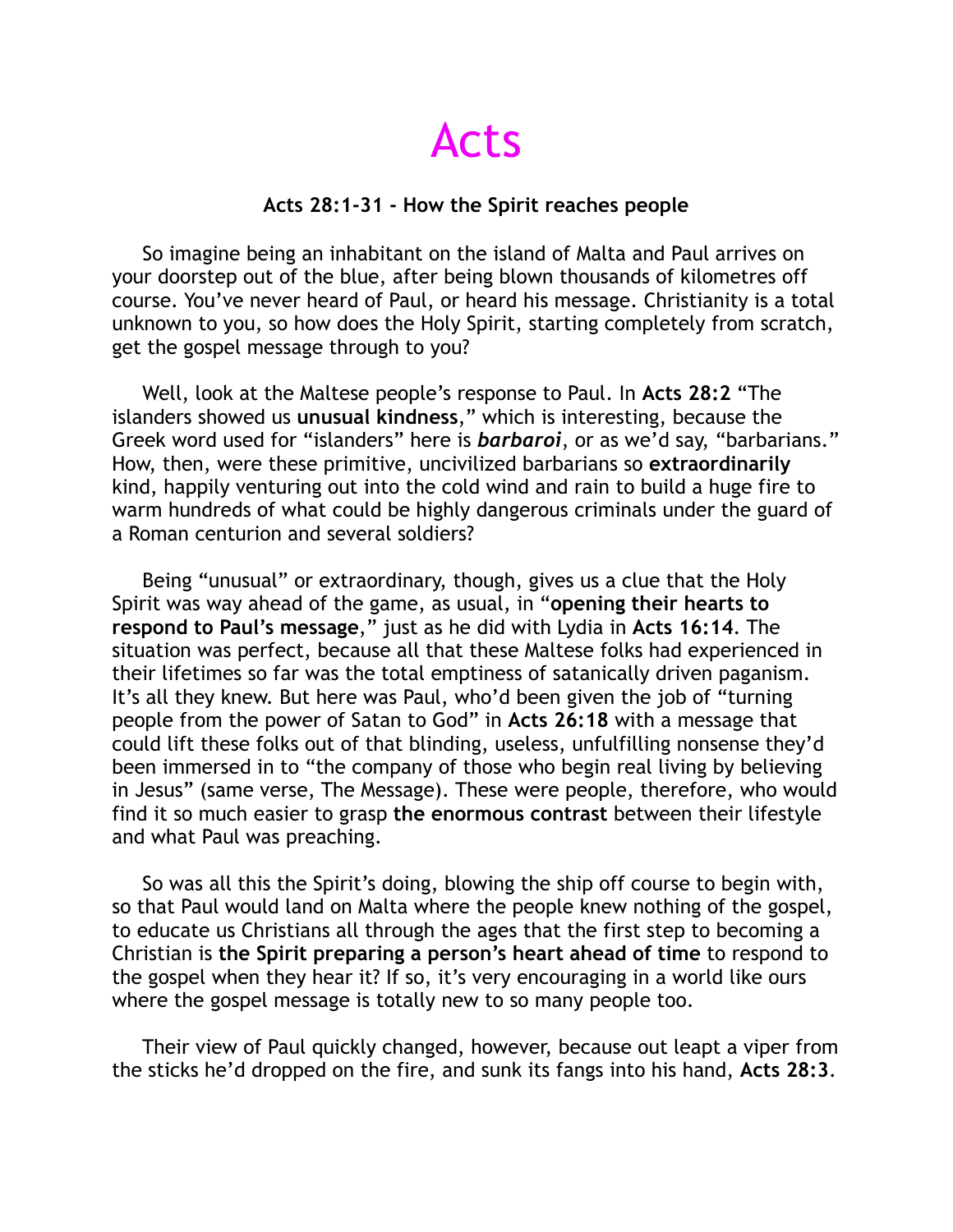To these pagan barbarians it was a sign that "This man must be a murderer, for though he escaped from the sea, Justice (with a capital 'J') has not allowed him to live," **verse 4**. In their minds it confirmed why Paul was a prisoner. So now we learn that these folks were very much **tuned to the supernatural giving signs**, which the Holy Spirit obviously knew as well, opening up a grand opportunity to reach these people with a sign of his own. Again, it's encouraging to know that the Holy Spirit knows exactly how to get through to people, **according to their own superstitions** or 'religious' bent.

 But when Paul had simply shaken the poisonous viper off his hand and he hadn't swollen up like a balloon or dropped down dead, the islanders immediately changed their minds again, and decided this was **another clear sign** that Paul was in fact "a god," **verses 5-6**. So here was the first step in Paul's job of turning these people from the power of Satan to God. It was through the use of signs, because this was the most effective way in reaching people who were hooked on signs. Jesus had also promised in Mark 16:17-20 that his first apostles would do signs to open people's eyes to HIS supernatural world as well, which included poisonous snakes not hurting them. So now we see the Spirit **gearing to the culture in which people lived** - which again is encouraging if we're thinking there's no way of getting through to a post (or anti) Christian culture like ours.

 Still gearing to these people on Malta, the Spirit then follows up with another sign that Jesus promised his first apostles in Mark 16:18, that they'd "place their hands on sick people, and they would get well." And that happened too, when the father of "Publius, the chief (of the Roman government) on the island," **verse 8**, was instantly healed of his fever and dysentery when Paul prayed for him. The result of which was, "the rest of the sick on the island came and they were cured" too, **verse 9**.

 Again, this is so encouraging, because the Holy Spirit was geared **to doing good things for these people in terms that would reach through to them**, just like Jesus gained great favour with people during his ministry, as "he (too) went around **doing good and healing all who were under the power of the devil**, because God was with him," **Acts 10:38**.

 So this is how the Spirit reaches people; he does good things for them to win them over. It worked with Publius (the Roman governor of Malta) because he "welcomed us into his home and for three days entertained us hospitably," **Acts 28:7**. And it was the same with the islanders too, because they "honoured us in many ways, and when we were ready to sail they furnished us with the supplies we needed," **verse 10.**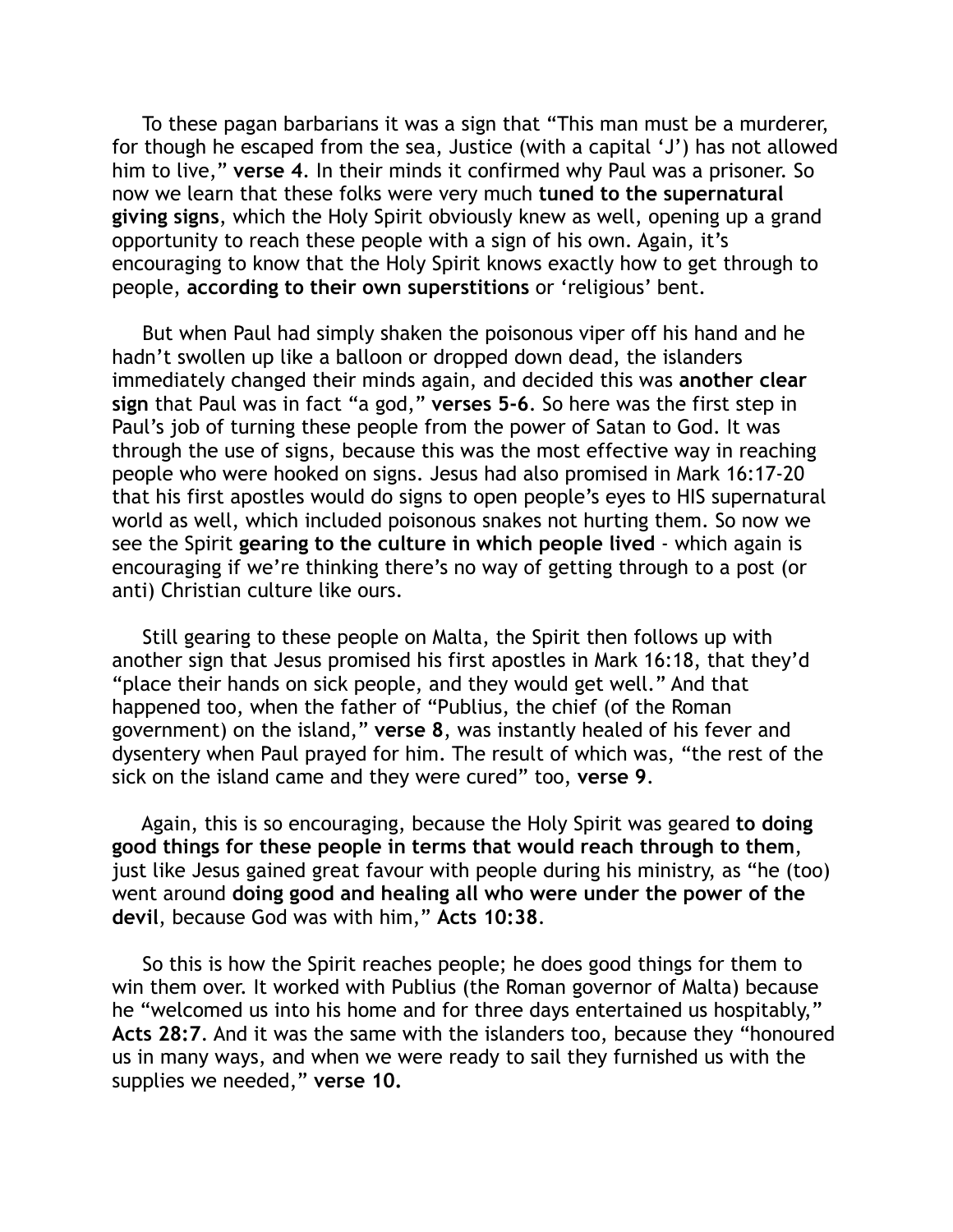Such kindness shown to Paul by Julius, Publius, and these so-called Maltese "barbarians," was a clear sign that the Holy Spirit was softening hearts to be responsive to the gospel and those preaching it. And how encouraging is that, not just to Paul (verse 15) but to us too, knowing that **whenever we encounter kindness today we can rightfully assume it's the Holy Spirit at work in people's hearts - and giving them open minds too** - putting them well on the road to being responsive to the gospel when they hear it.

 We have further evidence of the Holy Spirit preparing hearts and minds to respond to the gospel when Paul arrives (at last) in Italy, at the huge grain unloading port of Puteoli (verses 11-13), where he's met, amazingly, by a group of Christians who "invited us to spend a week with them" (verse 14). And if that wasn't surprising enough, when Paul got to Rome he was met by Christians there too, some of whom had travelled over 60 kms to greet him (verse 15).

 Take into account that Paul had never been to Italy and nor had any of the other apostles either, and yet here were Christians already, who'd somehow heard the gospel and responded to it, thanks to the Holy Spirit.

 And thanks to the Spirit softening hearts again, "Paul was allowed to live by himself" in a house in Rome, **verse 16**, with just one soldier to guard him, which gave him the perfect headquarters for "calling together the leaders of the Jews," **verse 17**. It's amazing these Jews even turned up, though, because none of them had even heard of Paul (verse 21), and to them Christianity was just a "sect" that "people everywhere were talking against," so to them it was merely a chance to "hear what Paul's views" were (verse 22).

 Paul starts off by explaining to these Jews that he's in Rome as a prisoner "because of **the hope of Israel**," **verse 20**, the "hope" being the coming of the Messiah to fulfill all the promises God had made to Israel in the Old Testament. The Jews in Jerusalem, however, had thought he was advocating "against the customs of our ancestors," but Paul was declared "not guilty of any crime deserving death" by the Roman authorities (verses 17-18). The Jews had so strongly objected to this verdict, though, that Paul "was compelled to appeal to Caesar" in his defence. But never did Paul bring "any charge against my people," **verse 19**, despite all the horrible things they'd done to him. Again, we see the Holy Spirit at work, wanting to win people over, not condemn them.

 The Jewish leadership in Rome then "arranged to meet Paul on a certain day" and "came in even larger numbers to where Paul was staying," **verse 23**. And from "morning to evening" he explained to them from the Law and the Prophets that the promised kingdom of God had arrived in the person of Jesus.